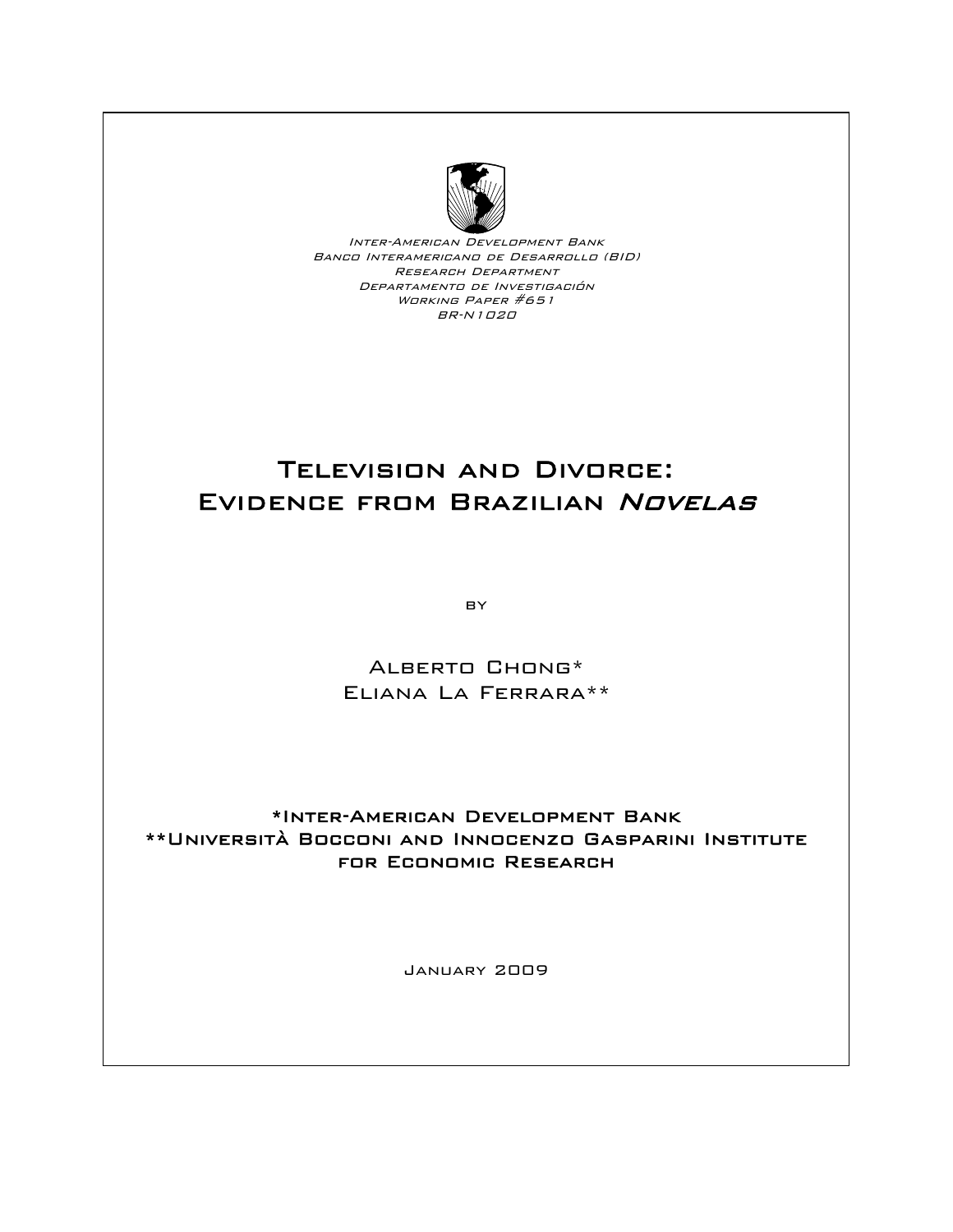## **Cataloging-in-Publication data provided by the Inter-American Development Bank Felipe Herrera Library**

Chong, Alberto.

Television and divorce : evidence from Brazilian *novelas* / Alberto Chong, Eliana La Ferrara.

p. cm. (Research Department Working Papers ; 651) Includes bibliographical references.

1. Television and women—Brazil. 2. Divorce—Decision making. 3. Television soap operas— Brazil. 4. Television—Psychological aspects. I. La Ferrara, Eliana. II. Inter-American Development Bank. Research Dept. III. Title. IV. Series.

HQ1233 .C285 2008 305.42 C285----dc22

Inter-American Development Bank 1300 New York Avenue, N.W. Washington, DC 20577

The views and interpretations in this document are those of the authors and should not be attributed to the Inter-American Development Bank, or to any individual acting on its behalf.

This paper may be freely reproduced.

The Research Department (RES) produces a quarterly newsletter, IDEA (Ideas for Development in the Americas), as well as working papers and books on diverse economic issues. To obtain a complete list of RES publications, and read or download them please visit our web site at: http://www.iadb.org/res.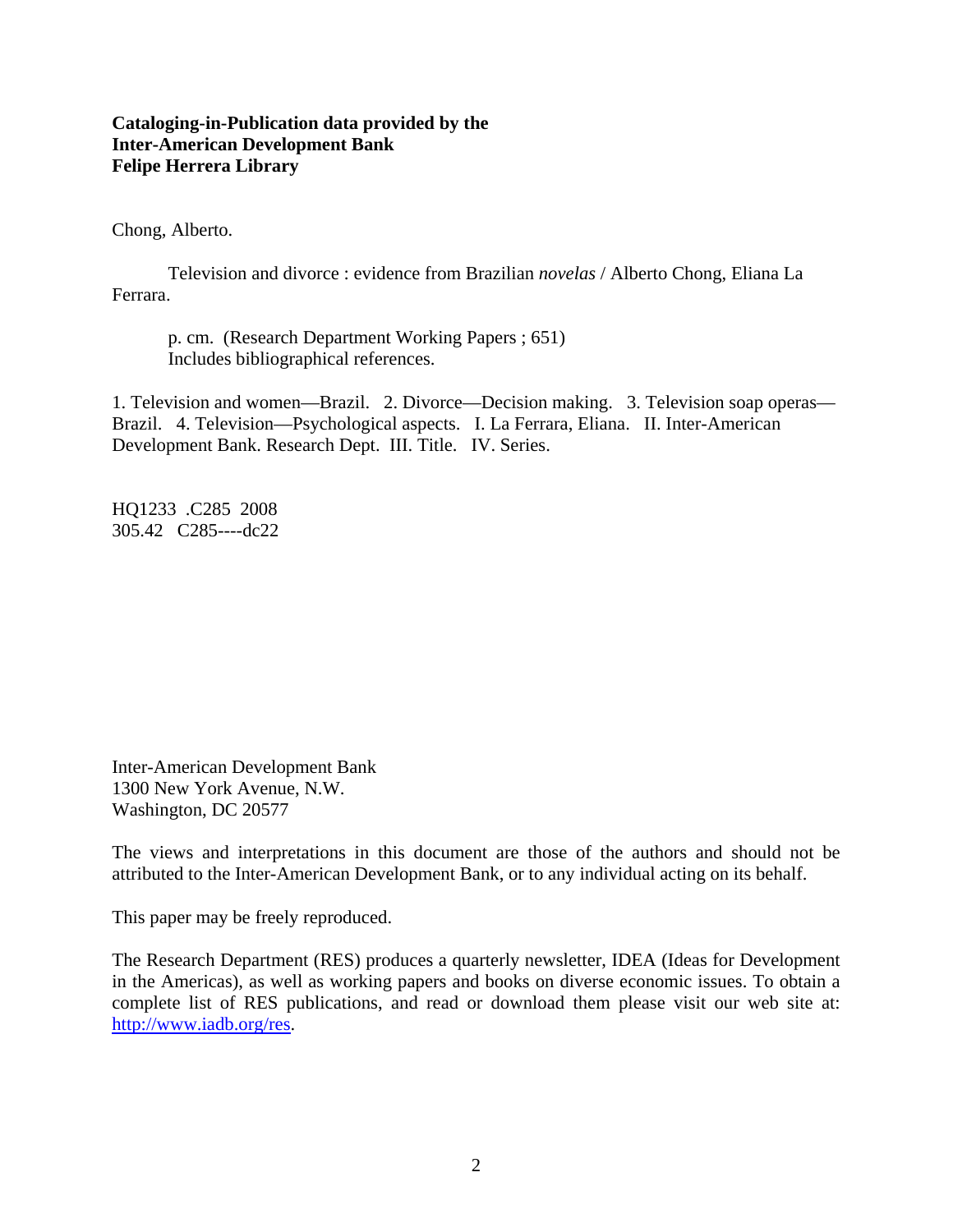## **Abstract\***

This paper studies the link between television and divorce in Brazil by exploiting variation in the timing of availability of the signal of Rede Globo—the network that had a virtual monopoly on *telenovelas* in the country—across municipal areas. Using three rounds of Census data (1970, 1980 and 1991) and controlling for area fixed effects and for time-varying characteristics, the paper finds that the share of women who are separated or divorced increases significantly after the Globo signal becomes available. The effect is robust to controlling for potential determinants of Globo's entry strategy and is stronger for relatively smaller areas, where the signal reaches a higher fraction of the population.

#### **JEL Classification Codes:** O1, J12, N36

 $\overline{a}$ 

**Key words:** Divorce, Television, Brazil, Soap Operas, Media, Women, Empowerment

<sup>\*</sup> Correspondence: albertoch@iadb.org; eliana.laferrara@unibocconi.it. We thank Fabio Canova, Jakob Svensson and an anonymous referee for useful comments. Silvia Redaelli and Vanessa Ríos provided excellent research assistance.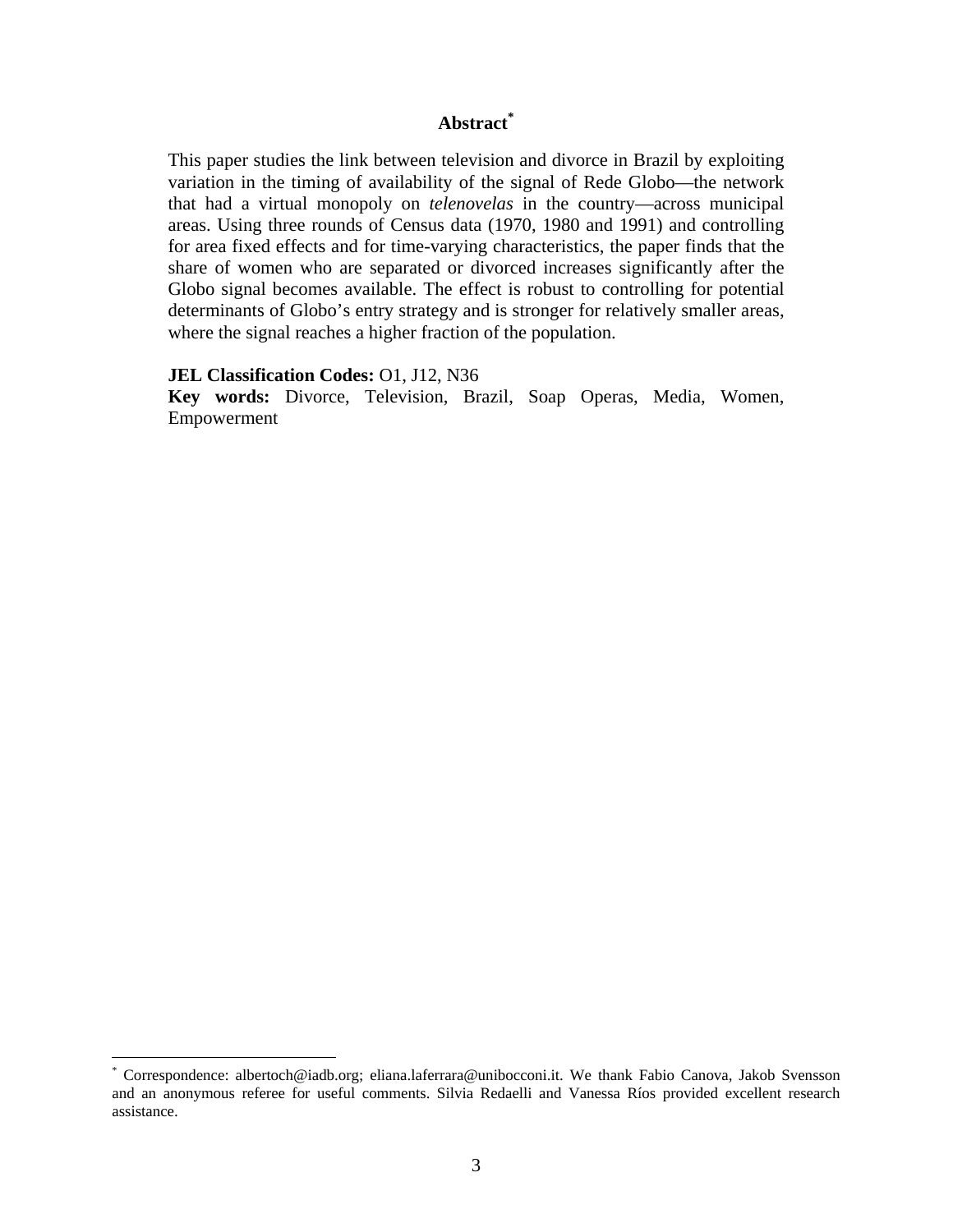### **1. Introduction**

While policymakers have long believed that television can influence preferences and opinions in the population, until recently there has been very little evidence on the actual role of television, its possible impact channels, the role of content, and the permanence of its effects, among other issues. In developing countries, the role of television is of particular relevance as it is a medium for reaching large sectors of the population at relatively low cost.

This paper addresses the link between television and one particular dimension of family relations: divorce, a salient topic from the point of view of development. In fact, it has been observed that the possibility of divorce gives women leverage to achieve greater gender equality within marriage, e.g., in the distribution of work (Yodanis, 2005). Unilateral divorce laws have also been shown to decrease domestic violence, spousal homicide and suicide (Stevenson and Wolfers, 2006). At the same time, divorce may have long-term adverse effects on children (Gruber, 2004).

Our analysis focuses on Brazil, which is an interesting case study because divorce rates have increased rather dramatically in the last three decades, in spite of the stigma traditionally associated with divorce. It is estimated that divorce rates in Brazil increased from 3.30 per 100 marriages in 1984 to 17.7 in 2002 (United Nations, 2007), a steeper trend than in comparable Latin American countries.

While many social and political factors underlie these profound changes, in this paper we advance the hypothesis that the spread of television and the type of values and lifestyles portrayed on TV may have contributed to the increase in divorce rates. This makes Brazil an ideal case study for a second reason. Soap operas (or *novelas*, as they are called in Brazil) are by far the most popular TV programs, and they are broadcast by a network that has maintained a virtual monopoly of the sector for almost three decades, Rede Globo. As we discuss below, the images broadcast in Rede Globo's *novelas* typically include themes related with criticism of traditional values and the circulation of modern ideas such as female empowerment and emancipation, both in the work sphere and in private life. Separation and divorce are a natural reflection of these attitudes (Rios-Neto, 2001; Fadul, 1999).

We use Census data for the period 1970-1991 and exploit differences in the timing of entry of Rede Globo into different municipalities. We find that, after controlling for time and area fixed effects, as well as for time varying characteristics, areas that receive the Globo signal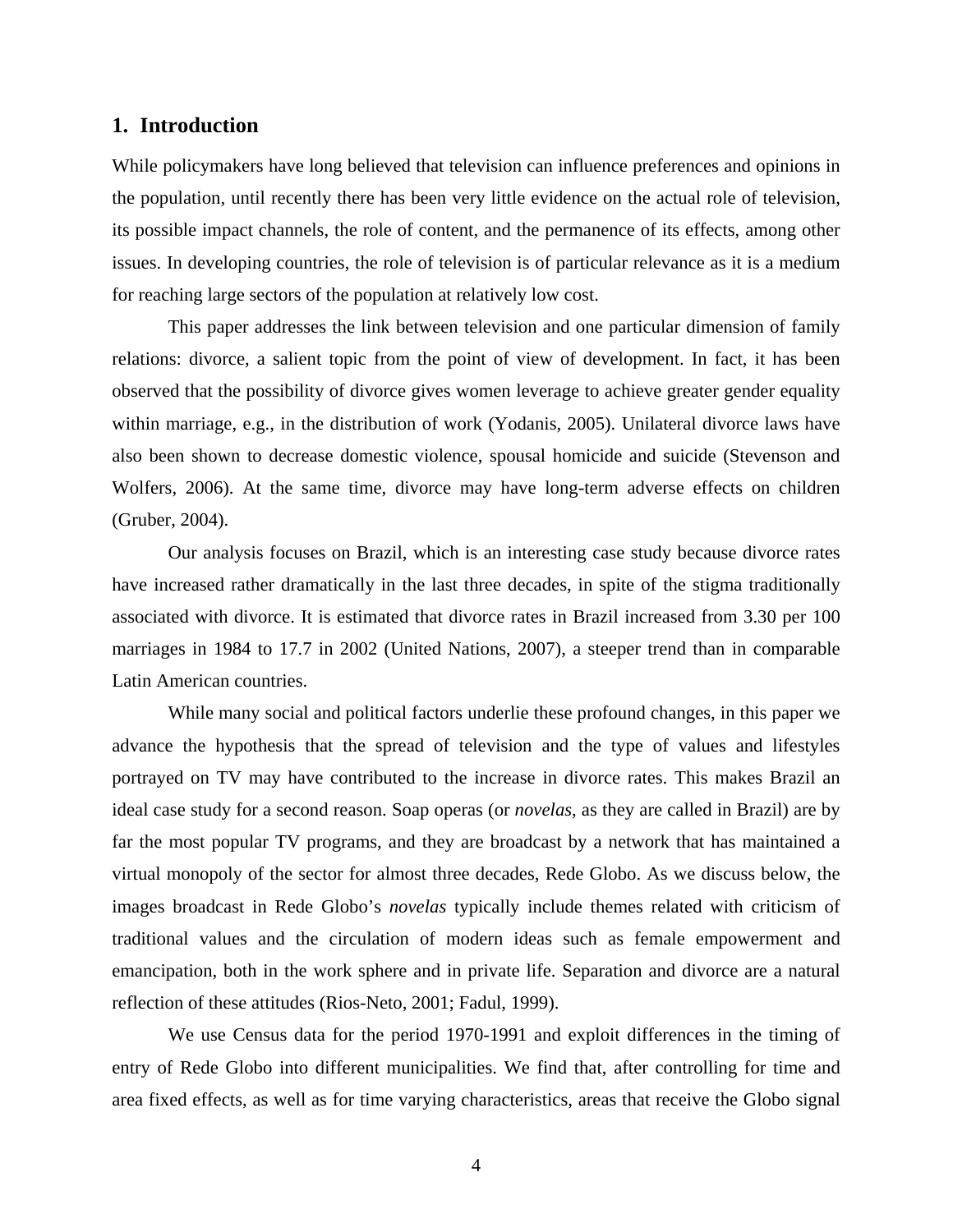have significantly higher separation and divorce rates. Our results are robust to controlling for variables that might have driven Globo's entry strategy, such as TV ownership rates and an Index of Potential Consumption used by the network, and appear not to be driven by selection. Also, the effect is stronger in geographically smaller municipalities, where the share of population reached by the signal of a given antenna is likely higher.

Our paper fits within a strand of recent research that has addressed the role of television on socioeconomic outcomes in developing countries. In related work, La Ferrara, Chong and Duryea (2008) study the effects of television on fertility choices in Brazil. Using an empirical strategy similar to that employed in this paper, they find that women living in areas covered by the Globo signal have significantly lower fertility. They also provide suggestive evidence that *novelas*, and not just television in general, affected individual choices. Jensen and Oster (2008) use data on five Indian states for the period 2003-2008 and show that the entry of cable TV led to increases in subjective measures of female autonomy, enrollment gains and declines in pregnancy rates. Perhaps less encouragingly, Olken (2006) investigates the effects of television and radio on social capital in Indonesia and finds that a stronger signal leads to less participation in social activities and lower trust. A few recent papers have also explored the role of media *content*. Dahl and DellaVigna (2008) focus on the effects of movie violence on crime in the United States, while Paluck (2008) estimates the effects on beliefs and norms of a radio soap opera featuring messages of intergroup tolerance in Rwanda.

Our work shares a similar motivation to some of the papers above. However, none of them has looked at the possibility that exposure to new role models may challenge traditional notions of family to the point of inducing marital dissolution. We think that focusing on separation and divorce may be a particularly strong test of the potentially empowering role of TV, due to the obvious social visibility and to the stigma associated with divorce in many contemporary developing societies.

The paper is organized as follows. The next section provides a summary of the political economy of divorce in Brazil in recent decades. Section 3 discusses the link between television and divorce. Section 4 describes our data and empirical strategy. Section 5 reports our results. Finally, Section 6 concludes.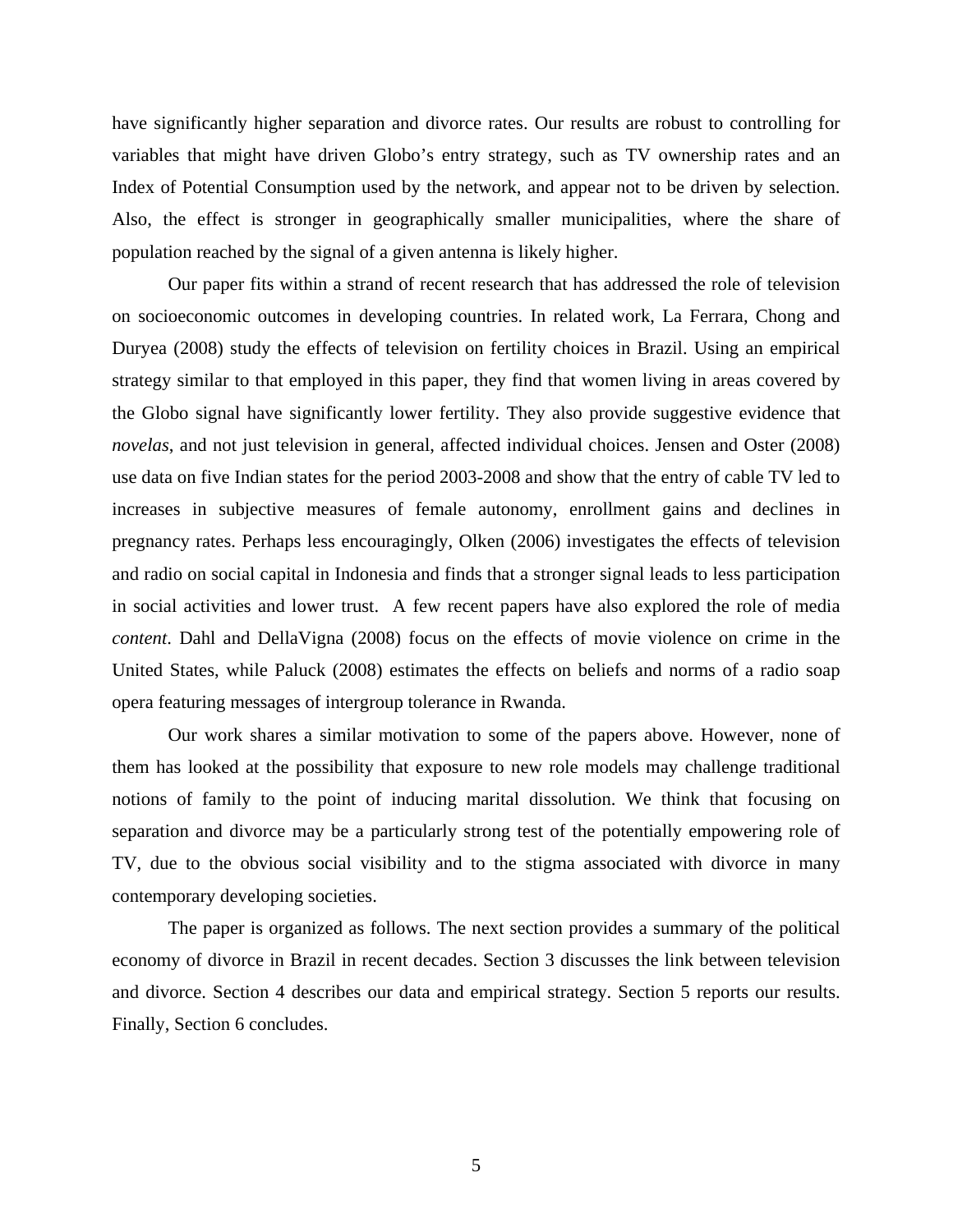#### **2. A Brief History of Divorce Legislation in Brazil**

Until the late nineteenth century, the Catholic Church had exclusive responsibility for marriage in Brazil. In 1934, the political power of the Church was so strong that the Congress legalized the indissolubility of marriage, making Brazil the only country in Latin America with such a characteristic. During the 1950s and 1960s several attempts to legalize divorce or to pass bills related with annulment of marriage failed. However, these attempts dramatically raised awareness of this issue among Brazilians, so that by the early 1970s many people had become favorable to divorce (Vidal-Luna and Klein, 2006).

By this time, a relatively large number of congressmen had formed a coalition with the aim of seeking the passage of a divorce bill. This was not possible so long as the principle of the indissolubility of marriage held. In the mid 1970s legislators tried to vote in Congress to eliminate that principle, but they did not manage to reach the two-thirds of the votes required in each chamber. Eventually, the military government intervened and lowered the vote threshold required for a constitutional amendment from two-thirds to one-half of Congress, effectively permitting divorce to be legalized (Lima and Capparelli, 2004; Htun, 2003).

This action by the government is explained by the fact that its relationship with the Catholic Church grew strained over the years. At the beginning of the dictatorship, in 1964, the military regime established a strong relationship with the Church, but in subsequent years the government became more repressive and the Church more committed to the defense of human rights and the promotion of social justice. These opposite trajectories of Church and state set the stage for a collision in the mid-to-late 1970s.

In 1977 the military government unilaterally lowered the quorum required for a Constitutional amendment from two thirds to a simple majority. The official rationale was the government's desire to reform the judiciary, yet Brazilian observers maintain that facilitating divorce was the real motive, since it would further the president's political objectives in several ways.

The first was to strike a blow to the Church, which had effectively assumed a role of political opposition through harshly criticizing the government's policies toward the poor (Htun, 2003). By promulgating legislation that was popular with the public, yet opposed by the Church, the government could take away some of the Church's social authority. Legalizing divorce additionally meant that the government was also able to pit against one another the two principal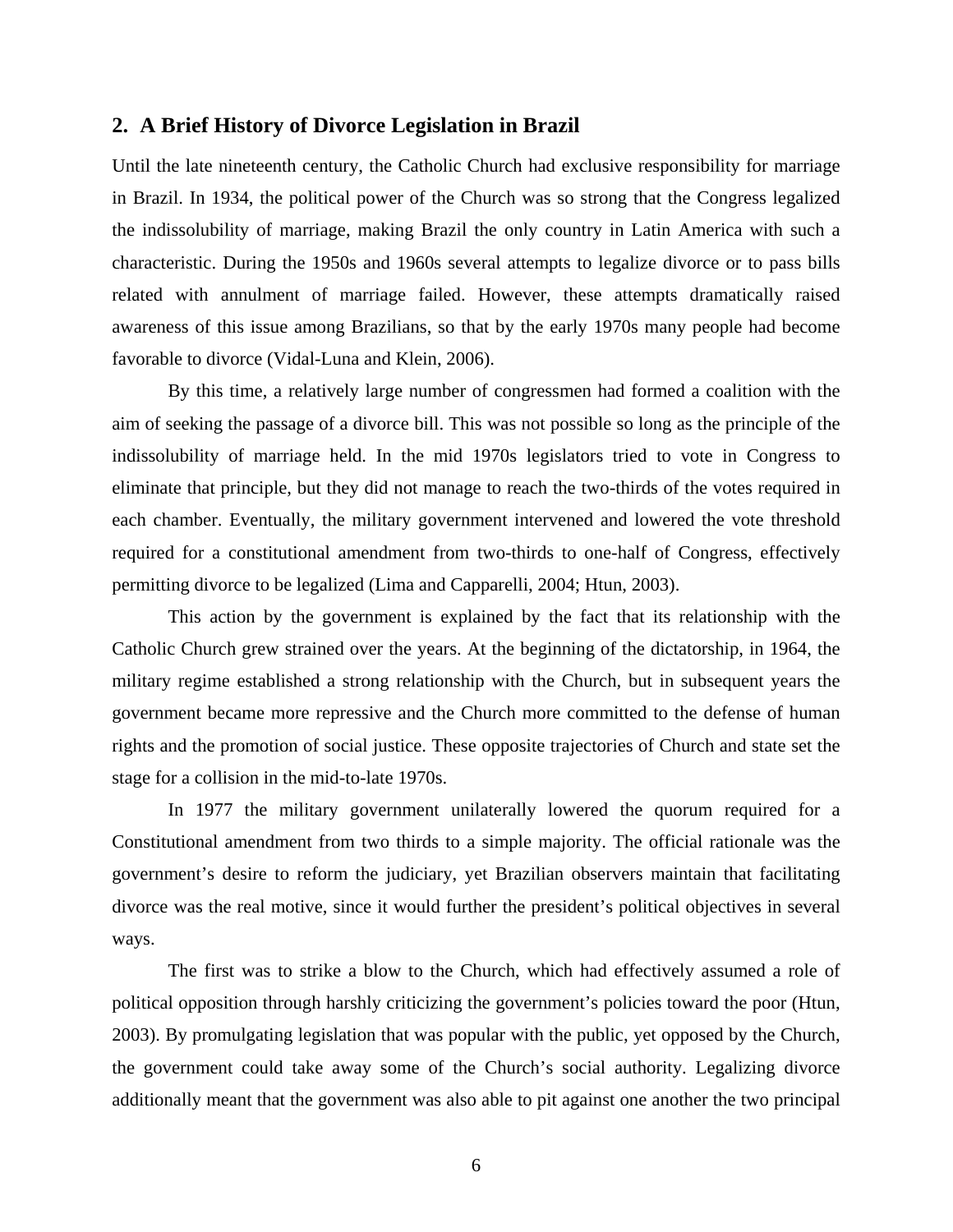opponents to military rule, the Movimiento Democratico Brasileiro (MDB) and the Church. In fact, MDB politicians were the main proponents of the divorce law that priests and bishops had vowed to defeat.

The 1977 vote resulted in a law that allowed divorce only after five years of de facto separation or three years of judicial separation, and individuals were allowed to obtain only one divorce in their lifetime.<sup>1</sup> As this brief overview highlights, the issue of divorce was far from being a purely legislative matter, as it encompassed a wide range of cultural, social and political changes. We next discuss how television may have contributed to shaping the attitudes of Brazilians in a way that complemented these changes.

### **3. Television and Divorce**

 $\overline{a}$ 

Whereas television has played a very important role in the integration and communication of many countries all over the world, such a role has been particularly important in Brazil. The military government that took power in 1964 saw the potential of television as a tool for integrating the country. As a consequence, the government increased the market penetration of television by promoting the growth of a chosen network to encourage national production. This network was Rede Globo, which was established in 1965 and to this day is the leader broadcasting company in the country. According to our data, only 0.1 percent of Brazil's Minimally Comparable Areas (AMCs, defined below) received the Globo signal in 1970, but this number increased to 35.5 percent in 1980, 86 percent in 1991 and 90 percent in 2000. As discussed in detail in La Ferrara, Chong and Duryea (2008), a key determinant of Globo's expansion strategy was the use of TV licensing as a clientelistic tool on behalf of the government. This is helpful from the point of view of our identification strategy, as it mitigates concerns about possible endogeneity of Globo's presence.

 Regarding the spread of television in general, Brazil experienced a dramatic increase in TV ownership in the span of two decades. According to Census data, the share of households owning a TV across AMCs was on average 7.7 percent in 1970, 35.4 percent in 1980, 81.2 percent in 1991 and 82 percent in 2000.

One of the reasons for the growing influence of television over time is the strength of the oral tradition in the country. The success of Brazilian *novelas* can also be related to the high

 $1$  In 2007 a new divorce law that included more flexible reasons for divorce was introduced.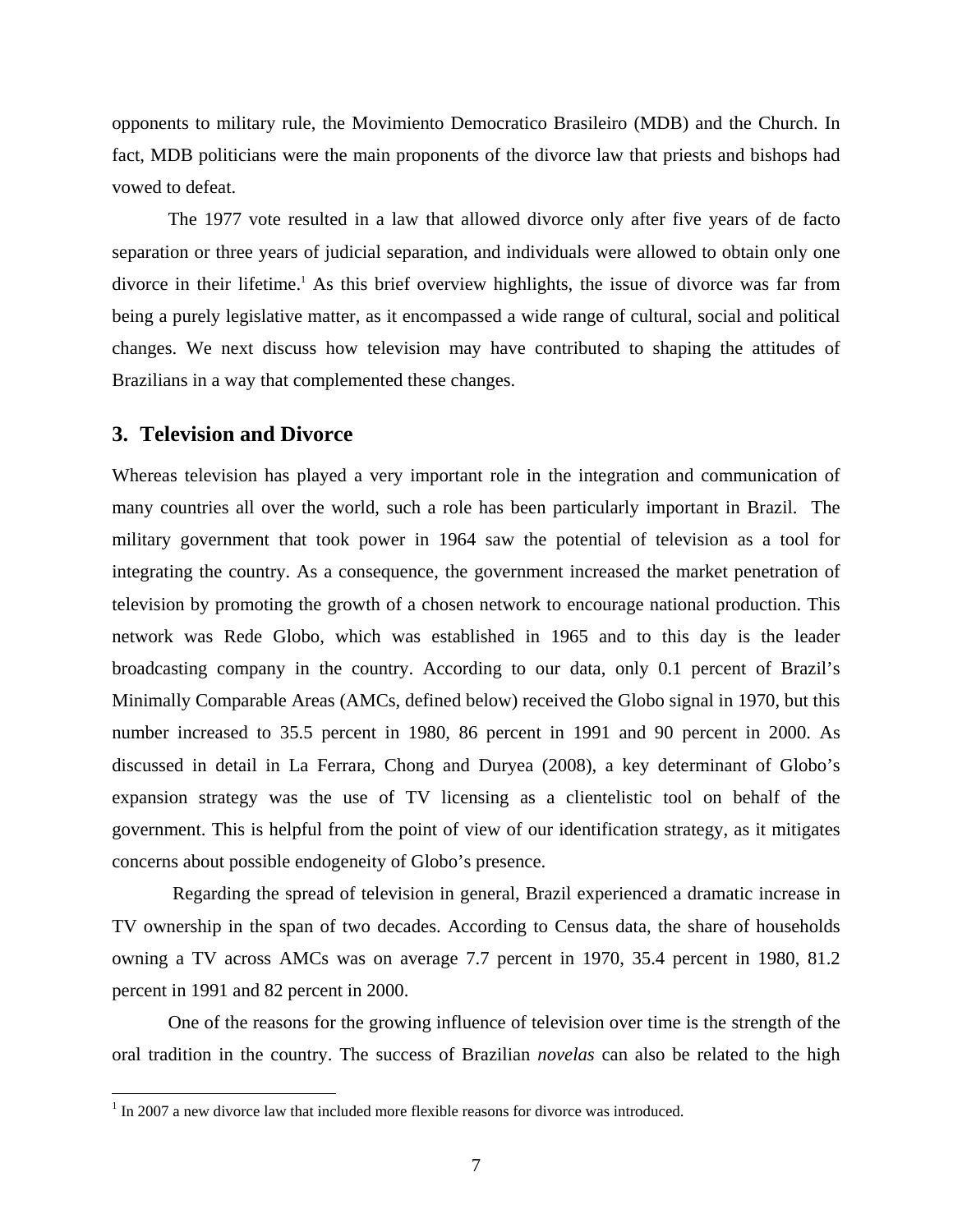quality of their plots. In fact, several Brazilian authors who faced censorship from the military dictatorship started writing for *novelas* as a way to transmit new values and ideas to society. In addition to the fight for freedom, recurrent themes included criticisms of religious and traditional values, an appreciation of high standards of living and of "modern" lifestyles, female emancipation, adultery and criticisms of machismo (Rios-Neto, 2001; Fadul, 1999).

In order to gauge the extent to which these values may have shaped individual attitudes towards marital dissolution, we performed content analysis on the most popular *novelas* aired by Rede Globo since the start of its operations. In particular, we coded all the 7 p.m. and 8 p.m. novelas from 1965 to 2004 and recorded two variables for the main female character of each *novela*: (i) whether she was separated or divorced; and (ii) whether she was unfaithful to her partner. The results are illustrated in Figure 1. The data are divided into four decades, and the number of novelas (*n*) coded for each decade is reported in parenthesis.



**Figure 1.** *Novela* **Content and Marital Dissolution** 

 *Source:* Authors' coding of Rede Globo *novelas*.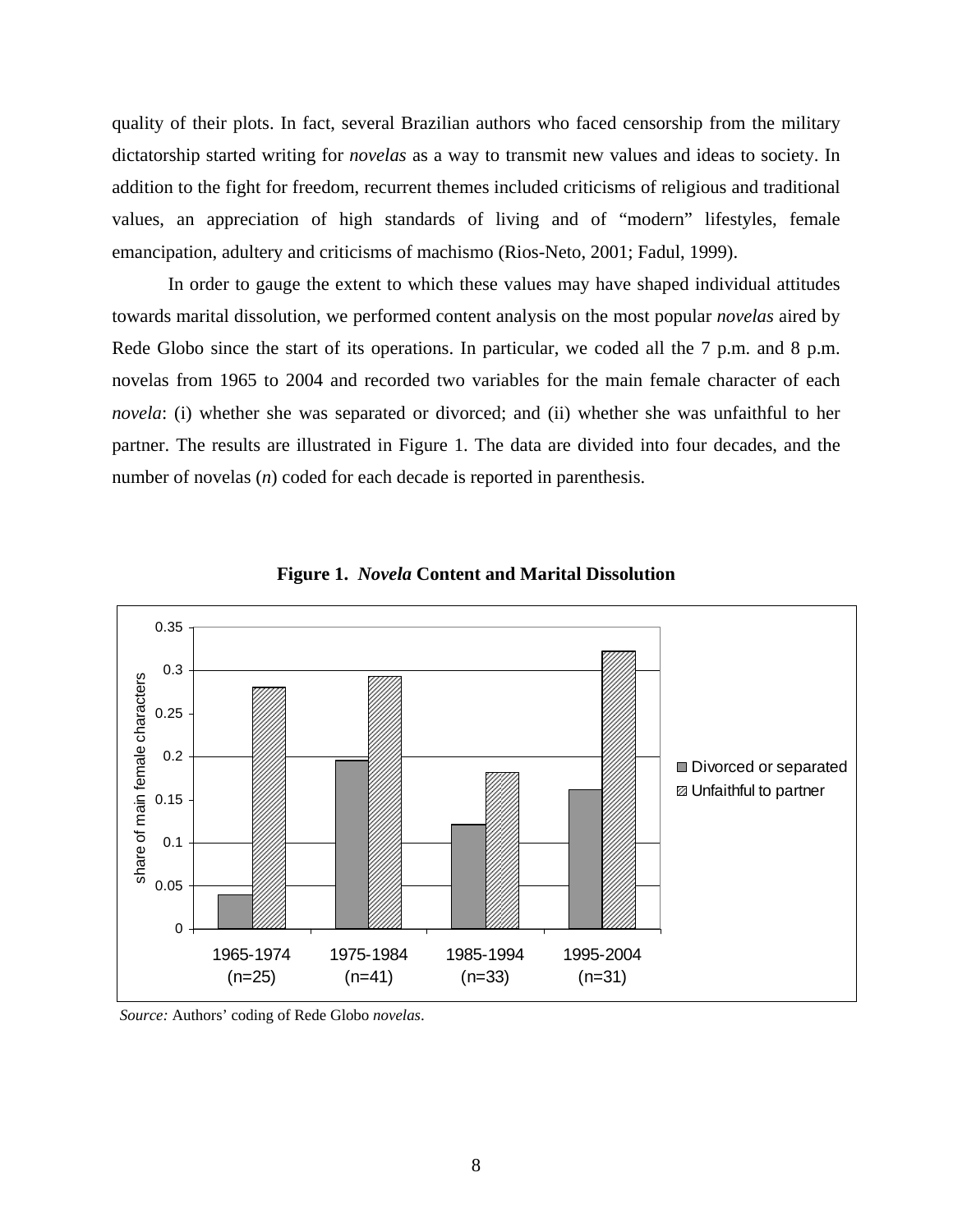A first interesting fact is that the prevalence of extramarital relationships is relatively high and constant over time. Between the mid-1960s and the mid-1980s, already about 30 percent of the main female characters displayed on TV were unfaithful to their partners. This percentage declines to around 20 percent from the mid-1980s to the mid-1990s, to increase again above 30 percent in the following decade. These characters were therefore somewhat at odds with traditional models of "faithful wives."

A second revealing pattern in Figure 1 is that, while separation and divorce were virtually absent from the plots until the mid 1970s, between 1975 and 1984 on average 20 percent of the main characters were divorced or separated. This was the decade when the debate on divorce was at its height and when divorce was legalized. Separation and divorce rates remained consistently high in subsequent years.

While these data do not allow for drawing causal inferences on the relationship between *novela* content and individual behavior, it provides suggestive evidence that our interpretation of the relationship between Globo penetration and divorce rates may be grounded in the specific type of programs broadcast by the network.

### **4. Data and Empirical Approach**

Our empirical specification uses aggregate data at the Minimal Comparable Area (AMC) level (defined below) for three Census rounds: 1970, 1980, and 1991. We estimate:

$$
y_{it} = X_{it}\beta + \gamma Globo_{it} + \mu_i + \lambda_t + \varepsilon_{it}
$$
 (1)

where  $y_i$  is the share of women divorced or separated in area *j* at time *t*,  $Globo_i$  is a dummy equal to 1 if area *i* received the signal of Rede Globo in year *t*,  $X_{it}$  is a set of time-varying controls at the area level,  $\mu_i$  and  $\lambda_i$  are, respectively, area and year fixed effects, and  $\varepsilon_i$  is the error term. Time-varying controls  $X_{it}$  include the an index of household wealth,<sup>2</sup> the average years of education of women, share of employed women in the AMC, average age and its square, share of Catholic households, share of rural households and population density in each AMC.

Our dependent and independent variables are constructed aggregating individual-level data from three Census rounds: 1970, 1980, and 1991. Our sample includes women aged 15 to

<sup>&</sup>lt;sup>2</sup> The index is constructed using principal component analysis from durables ownership and access to basic services (electricity, sanitation, etc.).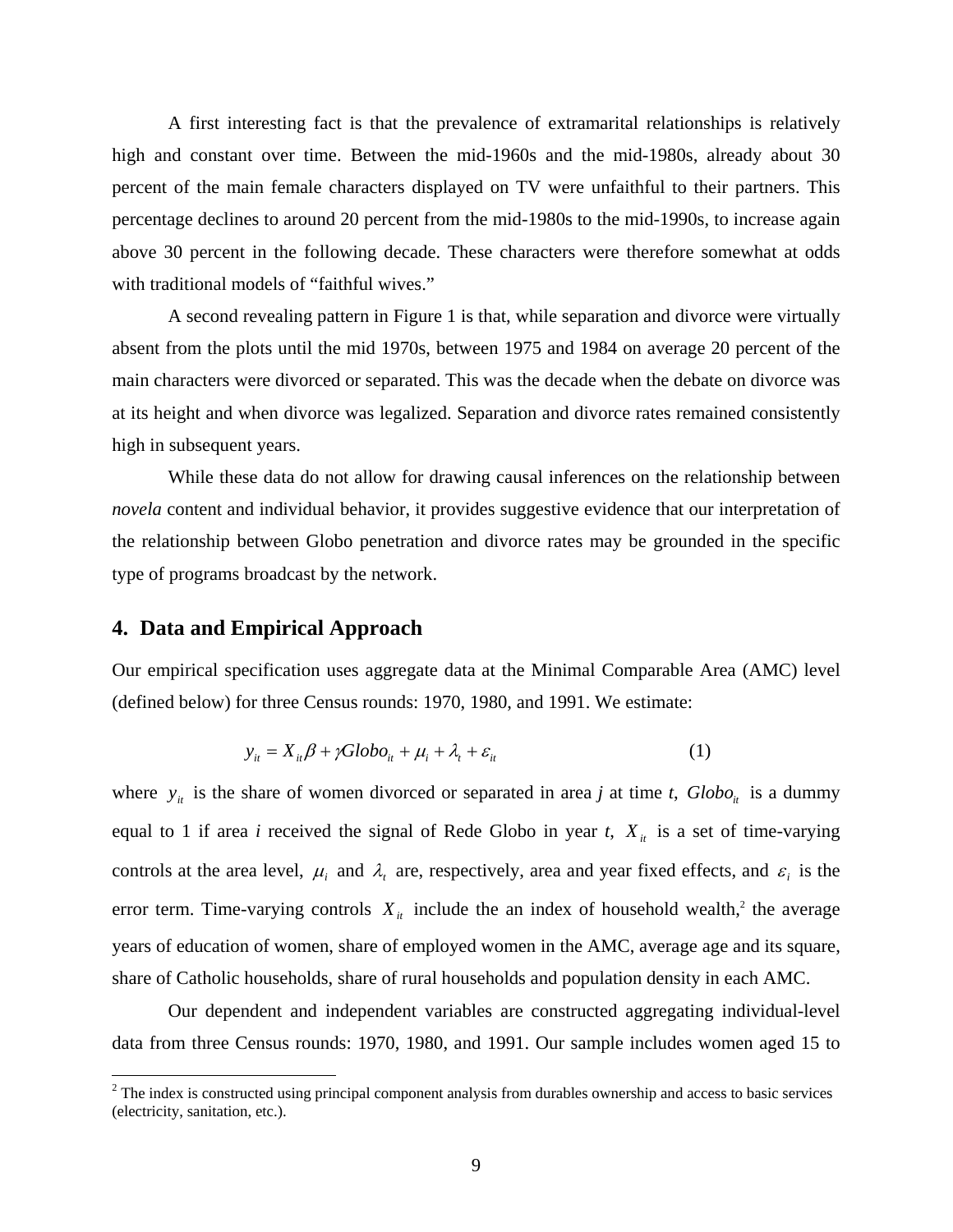49. Since the geographic borders of Brazil's municipalities have changed over time, we use Minimal Comparable Areas (AMCs) as our spatial unit of analysis. This is the smallest defined geographic area provided by the Brazilian Statistical Institute that can be compared over time. In all there are 3,659 consistently defined AMCs for each round of the Census. The mean of our dependent variable, i.e., the share of women divorced or separated across AMCs over the sample period is 2.8 percent.

 Our second data source comes from Rede Globo. We collected information on the year and the location of broadcasting and retransmitting antennas as well as their radial reach. As in La Ferrara, Chong and Duryea (2008), this allows us to record which *municipios* received a Globo signal and the year in which they first started receiving it. We match this information with the AMC corresponding to each *municipio*, and construct the variable *Globo<sub>it</sub>*, which is equal to 1 if AMC *i* is within the signal radius of a Globo broadcasting or retransmitting station in year *t*, and 0 otherwise. Over the three periods, on average 40.5 percent of AMCs receive the Globo signal, with an upward trend starting at 0.1 percent in 1970 and reaching 86 percent in 1991.

The key identification assumption underlying our approach is that Globo entry into a market, though not random, was uncorrelated with pre-existing differences in divorce trends across areas, after controlling for time-varying controls, for a common time trend, and for timeinvariant area characteristics. To shed light on the plausibility of this assumption we estimated a linear probability model for the presence of Globo in area *i* at time *t* as a function of lagged divorce rates, lagged values of the controls included in the main regressions (column 4 of table 2), plus area and time fixed effects. The coefficient on lagged divorce was -0.74 (standard error 0.83). We also estimated the same model as a function of lagged *changes* in divorce rates and in the same controls. The coefficient on lagged change in divorce was 0.43 (standard error 0.54). The coefficients on lagged controls and changes in controls were typically not statistically significant, except for the education variable and for population density, which displayed negative coefficients. However, as we will show in Table 1, education is *positively* associated with divorce (population density is not significant), so if there is a bias due to unobserved correlates of education, it should work against finding a positive relationship between *novelas* and divorce. In any case, the above results suggest that changes in Globo coverage do not seem to be correlated to trends in unobserved determinants of separation and divorce.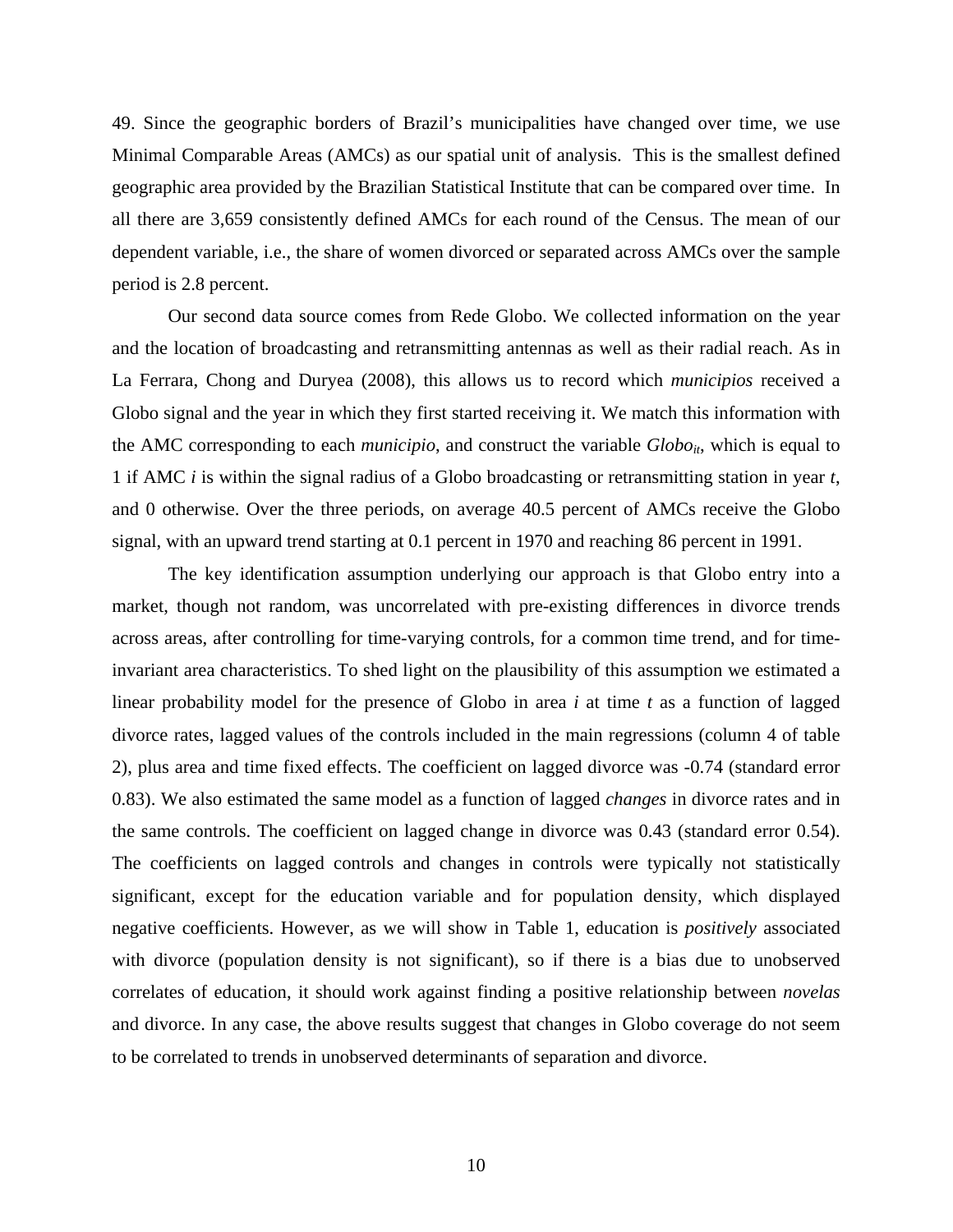## **5. Findings**

#### **Table 1. Globo Coverage and Divorce**

|  | Dependent variable: Share of women aged 15-49 who are divorced or separated in AMC |
|--|------------------------------------------------------------------------------------|
|  |                                                                                    |

|                                          | [1]                     | [2]                     | [3]                                       | [4]                                         |
|------------------------------------------|-------------------------|-------------------------|-------------------------------------------|---------------------------------------------|
| Globo coverage                           | 0.0019<br>$(0.0004)$ ** | 0.0015<br>$(0.0006)$ ** | 0.0017<br>$(0.0004)$ **                   | 0.0014<br>$(0.0005)^*$                      |
| Household's wealth                       |                         |                         | $-0.0026$<br>$(0.0002)$ **                | $-0.0031$<br>$(0.0003)$ **                  |
| Years of education                       |                         |                         | 0.0006<br>$(0.0003)^*$                    | 0.0047<br>$(0.0005)$ **                     |
| Share employed                           |                         |                         | 0.0194<br>$(0.0018)$ **                   | 0.0233<br>$(0.0028)$ **                     |
| Age                                      |                         |                         | $-0.0268$<br>$(0.0111)^*$                 | $-0.0319$<br>$(0.0123)$ **                  |
| Age squared <sup>(a)</sup>               |                         |                         | 0.4939                                    | 0.5858                                      |
| <b>Share Catholic</b>                    |                         |                         | $(0.1948)^*$<br>$-0.024$<br>$(0.0029)$ ** | $(0.2154)$ **<br>$-0.0257$<br>$(0.0072)$ ** |
| Share rural                              |                         |                         | $-0.036$<br>$(0.0012)$ **                 | $-0.0163$<br>$(0.0028)$ **                  |
| Population density <sup>(a)</sup>        |                         |                         | 0.0189<br>(0.0365)                        | $-0.02$<br>(0.0118)                         |
| Constant                                 | 0.0242<br>$(0.0002)$ ** | 0.0242<br>$(0.0002)$ ** | 0.4288<br>$(0.1574)$ **                   | 0.4814<br>$(0.1759)$ **                     |
| Year fixed effects<br>Area fixed effects | Yes<br><b>State</b>     | Yes<br><b>AMC</b>       | Yes<br>State                              | Yes<br><b>AMC</b>                           |
| Observations<br>R-squared                | 10,977<br>0.3886        | 10,977<br>0.7157        | 10,977<br>0.5264                          | 10,977<br>0.7415                            |

*Notes:* \* significant at 5%; \*\* significant at 1%

OLS coefficients. Standard errors in parentheses are corrected for clustering at the AMC level.

(a) Coefficient and standard error multiplied by 1,000.

Table 1 contains our main set of results. It reports ordinary least squares coefficients and standard errors clustered by AMC. In the first two columns we run a simple regression on the full sample including time dummies and area fixed effects to control for differences in time-invariant unobservables across locations. We start with State (*Unidade Federação*) fixed effects in column 1 and move to AMC fixed effects in column 2, which gives a full panel fixed effects regression. In each regression, the coefficient of the Globo variable is approximately 0.002 approximately and is significant at the 1 percent level. The magnitude of the effect is relatively small,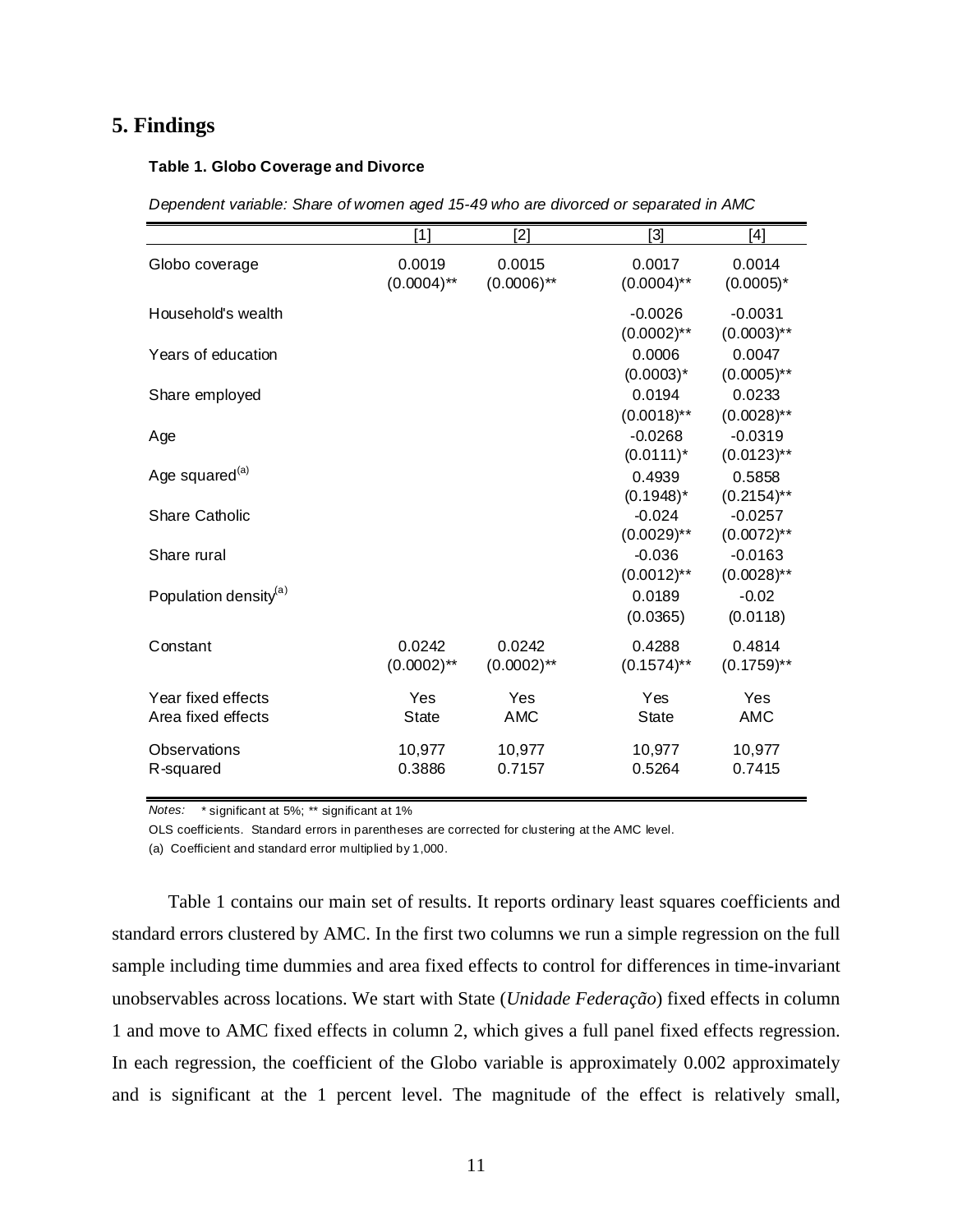corresponding to andincrease in separation and divorce rates of about 1/10 of a standard deviation (as well as 1/10 of the mean). However, it is non-negligible if compared to the effect of other relevant variables. In particular, ceteris paribus Globo coverage has the same effect as an increase of almost ½ year in women's education, in a context where the mean of women's years of education over the period is 3.2 years.

In columns 3 to 4 we include a number of controls, described in the previous section, to account for time-varying differences across AMCs. For these cases, the coefficients on the Globo variable are very similar: 0.0017 and 0.0014, respectively. The results of our benchmark specification (column 4) show that AMCs with women who are more educated, work, are younger, and live in non-Catholic and non-rural households, tend to have more divorced or separated women.

#### **Table 2. Robustness and Interpretation**

| Dependent variable: Share of women aged 15-49 who are divorced or separated in AMC |  |  |  |  |
|------------------------------------------------------------------------------------|--|--|--|--|
|                                                                                    |  |  |  |  |

|                                               | [1]                     | $[2]$                  | [3]                     | [4]                      |
|-----------------------------------------------|-------------------------|------------------------|-------------------------|--------------------------|
| Globo coverage                                | 0.0016<br>$(0.0006)$ ** | 0.0014<br>$(0.0005)^*$ | 0.0015<br>$(0.0006)$ ** |                          |
| Globo coverage*Size of AMC (in '000s km2) (a) |                         |                        | $-0.0245$<br>(0.0187)   |                          |
| Globo coverage   AMC <= median size           |                         |                        |                         | 0.0021<br>$(0.0007)$ **  |
| Globo coverage   AMC > median size            |                         |                        |                         | 0.0007<br>(0.0006)       |
| Share Owning TV                               | $-0.0024$<br>(0.0014)   |                        |                         |                          |
| Index of Potential Consumption                |                         | 0.0906<br>(0.1672)     |                         |                          |
| Controls <sup>(D)</sup>                       | <b>Yes</b>              | <b>Yes</b>             | <b>Yes</b>              | Yes                      |
| Year fixed effects<br>Area fixed effects      | Yes<br><b>AMC</b>       | Yes<br>AMC             | Yes<br>AMC              | <b>Yes</b><br><b>AMC</b> |
| Observations<br>R-squared                     | 10,977<br>0.7417        | 10,977<br>0.7415       | 10,977<br>0.7416        | 10,977<br>0.7418         |

*Notes:* \* significant at 5%; \*\* significant at 1%

OLS coefficients. Standard errors in parentheses are corrected for clustering at the AMC level.

(a) Coefficient and standard error multiplied by 1,000.

(b) Controls include those in column 4 of Table 1.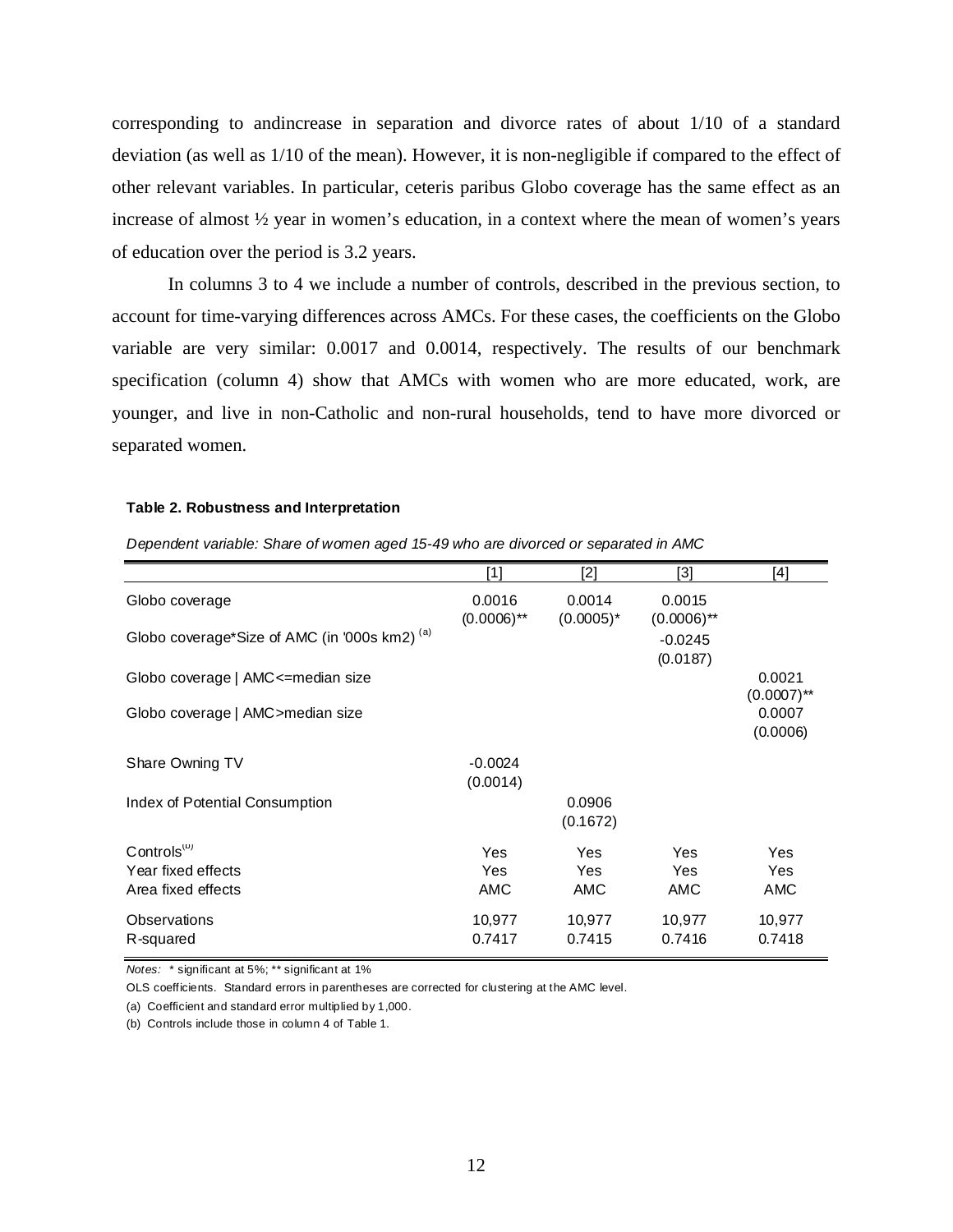In Table 2 we provide additional results to corroborate our interpretation. As mentioned above, a key determinant of Globo's expansion path was clientelistic behavior on behalf of the licensing authorities. It is possible, though, that being a commercial network Globo may have targeted areas in which the propensity to divorce was growing faster for reasons not captured by the controls in our regressions. One key indicator that Globo might have used in its targeting policy was the prevalence of TV ownership in a given area. In column 1 of Table 2 we include among the regressors the share of households owning a TV, and we find that it is uncorrelated with divorce rates, and that the coefficient of our Globo variable is unaffected both in size and in significance.

A second possible variable for the network's targeting policy is the Index of Potential Consumption (IPC) estimated by the *Instituto Target Pesquisas e Serviços de Marketing*, an index use by Globo in order to measure the acquisitive power of the different areas.<sup>3</sup> We include the IPC in column 2 and find again that this variable is uncorrelated with divorce, having no effect on our coefficient of interest.

In columns 3 and 4 we exploit variation in the coverage variable related to the size of the AMC. Because our construction of the Globo variable attributes coverage to the entire AMC as long as some part of the AMC is within the radial reach of the antenna in a given year, we are effectively overestimating coverage (and underestimating the impact of coverage on divorce). The extent of this underestimation is more sizeable, the greater the size of the AMC. In column 3 we include an interaction between Globo coverage and AMC size (in thousands of square kilometers). Note that we only add the interaction, and not size per se, because the latter is timeinvariant and all regressions in Table 2 include AMC fixed effects. We find that the interaction term has a negative coefficient, as expected, though not significant at conventional levels. In column 4 we allow the coefficient of Globo coverage to differ for AMCs that are below median size and AMCs that are above the median. As expected, we find that the estimated effect is greater for the sample of smaller AMCs. Note that we think it is unlikely that this result may reflect differences in Globo's targeting policy, as we are already controlling for the main variable that could affect Globo's entry and that is related to area size, namely, population density.

 $\overline{a}$ 

 $3$  We were not able to receive the index directly from the Instituto Target, but we constructed it from raw data using the methodology described by Target in its supporting documentation.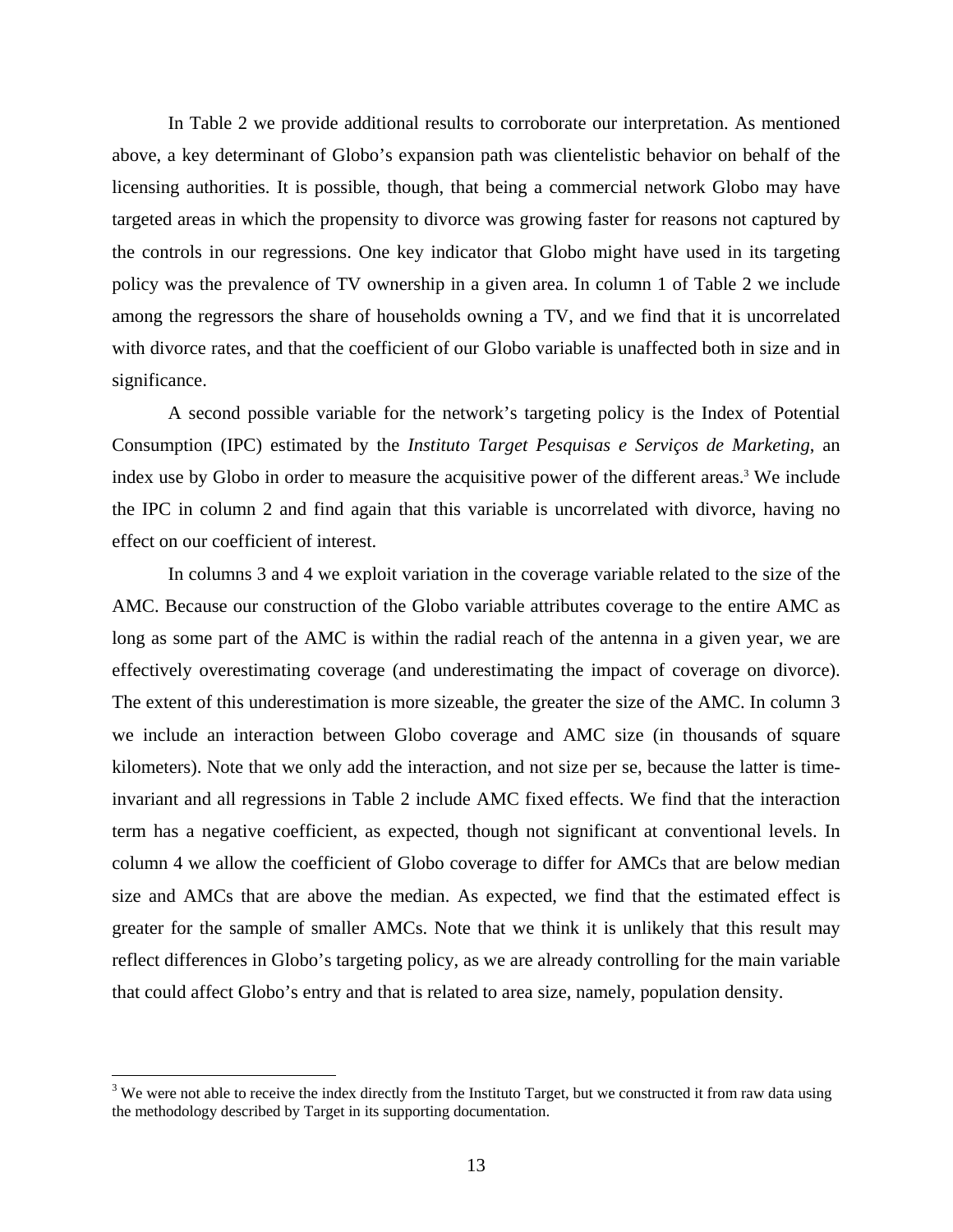## **6. Conclusions**

This paper has explored the effect of television expansion on the pattern of marital dissolutions in Brazil over the period 1970-1991. Building on the empirical strategy used by La Ferrara, Chong and Duryea (2008) to study the impact on fertility patterns, we focus here on divorce and separation rates. Our analysis draws on the experience of a country where television viewing, and in particular soap opera viewing, is extremely widespread and cuts across social classes. We find that exposure to modern lifestyles as portrayed on TV, to emancipated women's roles and to a critique of traditional values was associated with increases in the share of separated and divorced women across Brazil's municipal areas. Our findings have potentially important policy implications for developing countries and confirm previous research by Jensen and Oster (2008), La Ferrara, Chong and Duryea (2008) and Paluck (2008), which suggest that media programs have the potential of targeting specific groups at low cost and may be employed as a public policy tool.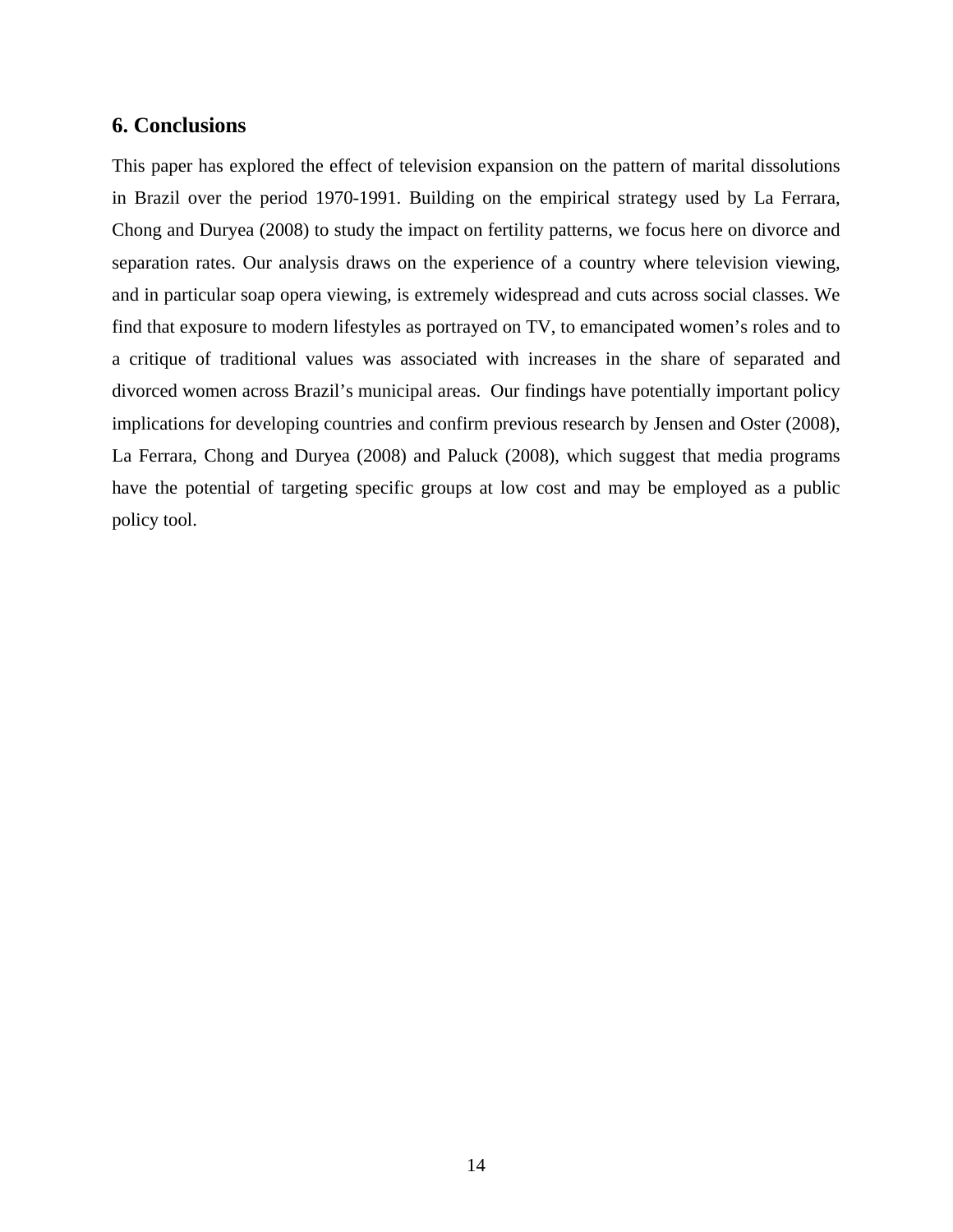### **References**

- Dahl, G., and S. DellaVigna. 2008. "Does Movie Violence Increase Violent Crime?" Forthcoming in *Quarterly Journal of Economics*.
- De Lima, V.A., and S. Capparelli. 2004. *Comunicação e Televisão: Desafios da Pós-Globalização*. São Paolo, Brazil: Hacker Editores.
- Fadul, A.M. 1999. "Novela e Familia No Brasil." Rio de Janeiro, Brazil: Congresso Brasileiro de Ciências de Comunicação. Manuscript.
- Gruber, J. 2004. "Is Making Divorce Easier Bad for Children? The Long-Run Implications of Unilateral Divorce." *Journal of Labor Economics* 22(4): 799-833.
- Htun, M. 2003. *Sex and the State: Abortion, Divorce, and the Family under Latin American Dictatorships and Democracies*. Cambridge, United Kingdom: Cambridge University Press.
- Jensen, R., and E. Oster. 2008. "The Power of TV: Cable Television and Women's Status in India." Chicago, United States: University of Chicago. Mimeographed document.
- La Ferrara, E., A. Chong and S. Duryea. 2008. "Soap Operas and Fertility: Evidence from Brazil." BREAD Working Paper 172. Bureau for Research and Economic Analysis of Development. Durham, United States: Duke University.
- Olken, B. 2006. "Do Television and Radio Destroy Social Capital? Evidence from Indonesian Villages." NBER Working Paper 12561. Cambridge, United States: National Bureau of Economic Research.
- Paluck, E.L. 2008. "Reducing Intergroup Prejudice and Conflict Using the Media: A Field Experiment in Rwanda." Forthcoming in *Journal of Personality and Social Psychology*.
- Potter, J., C. Schmertmann and S. Cavenaghi. 2002. "Fertility and Development: Evidence from Brazil." *Demography* 39(4): 739-61.
- Rios-Neto, L. 2001. "Television, Value Constructs, and Reproductive Behavior in Brazilian Excluded Communities." manuscript, XXIV General Population Conference, International Union for the Scientific Study of Population, Salvador, Brazil.
- Stevenson, B., and J. Wolfers. 2006. "Bargaining in the Shadow of the Law: Divorce Laws and Family Distress." *Quarterly Journal of Economics* 121(1): 267-288.
- United Nations. 2007. *World Economic and Social Survey: Development in an Ageing World*. Geneva, Switzerland: United Nations.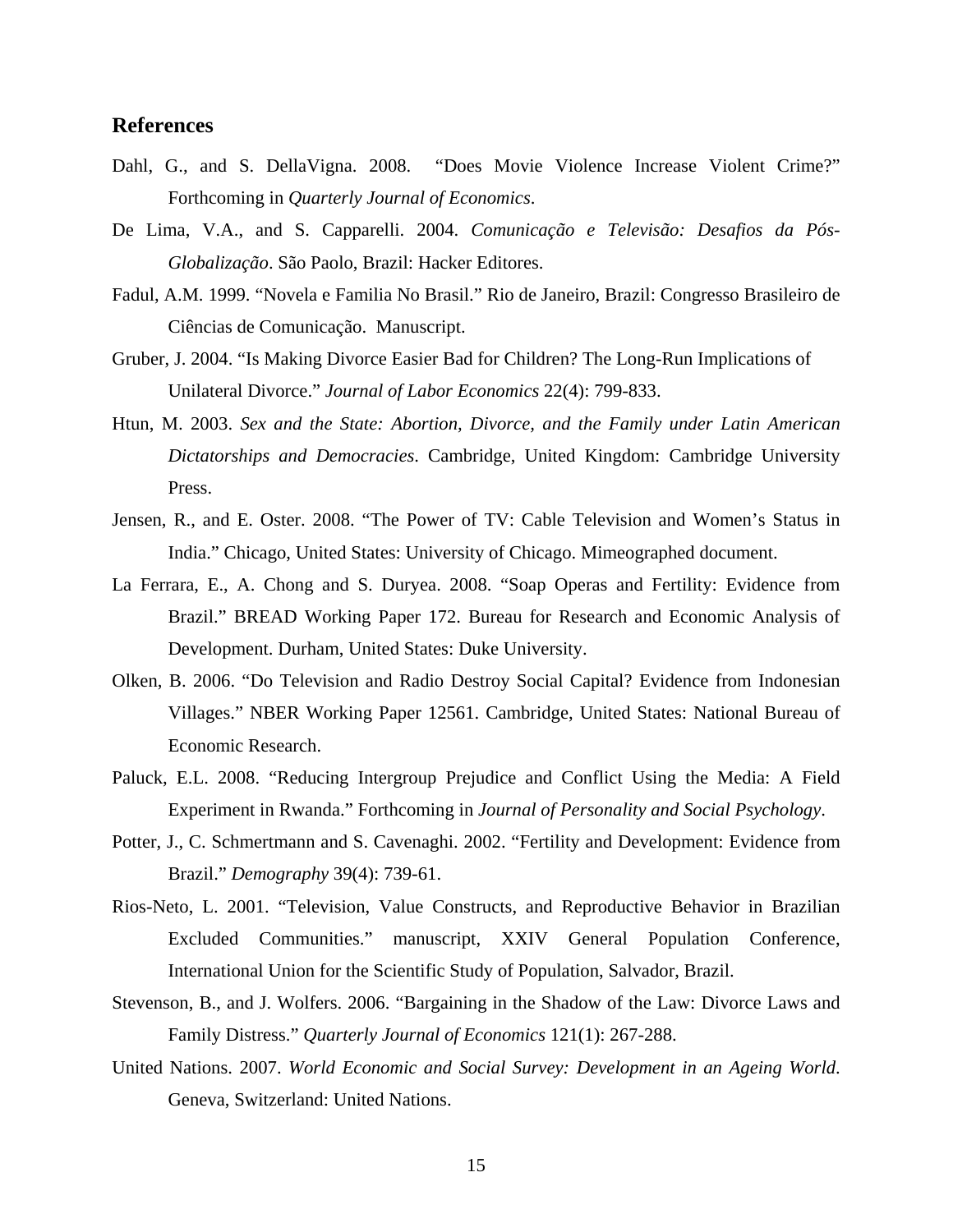- Vidal Luna, F., and H. Klein. 2006. *Brazil since 1980*. Cambridge, United Kingdom: Cambridge University Press.
- Vink, N. 1988. *The Telenovela and Emancipation: A Study of Television and Social Change in Brazil*. Amsterdam, The Netherlands: Royal Tropical Institute.
- Yodanis, C. 2005. "Divorce Culture and Marital Gender Equality." *Gender and Society* 19(5): 644-659.